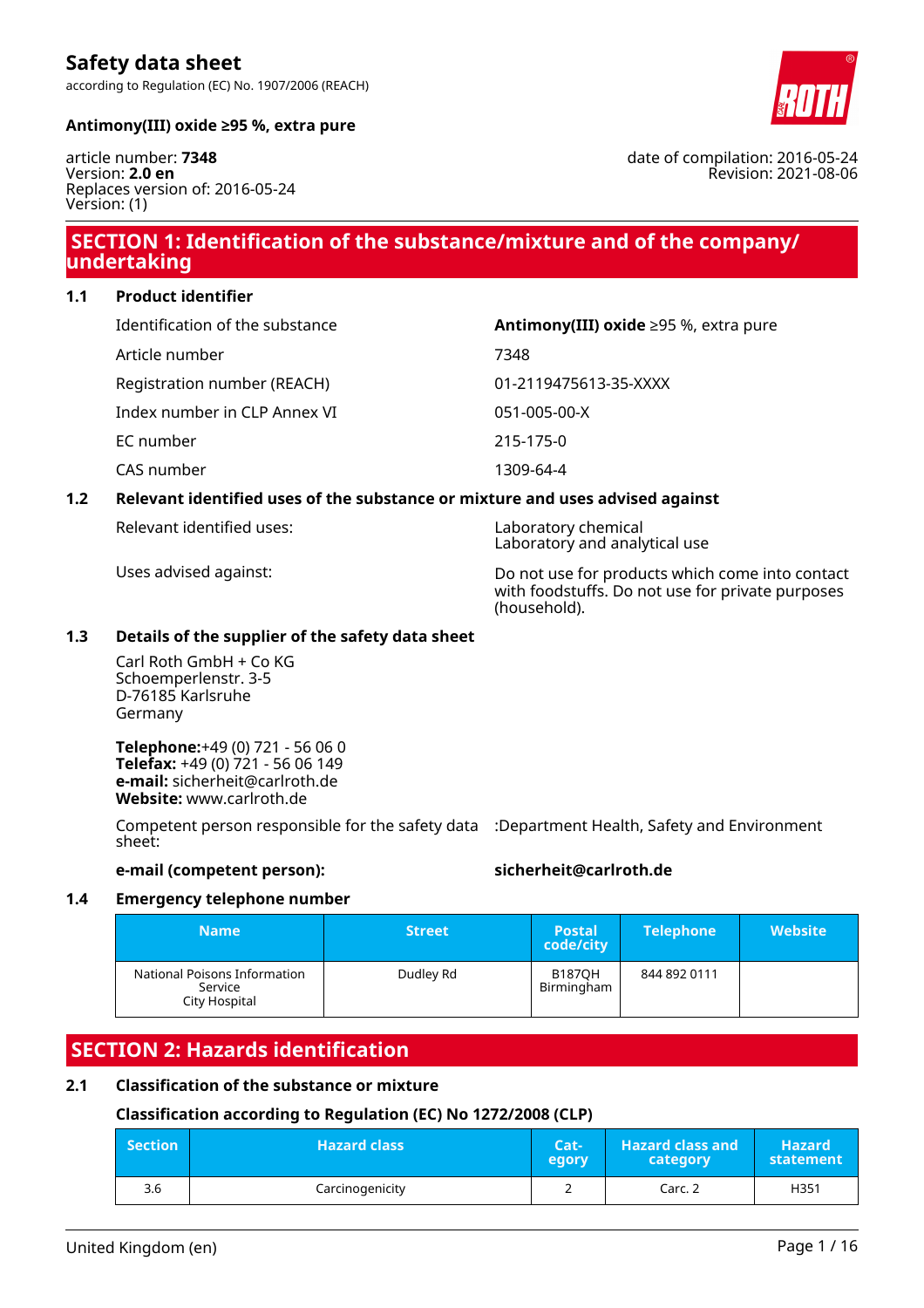according to Regulation (EC) No. 1907/2006 (REACH)



#### **Antimony(III) oxide ≥95 %, extra pure**

|  |  | article number: 7348 |  |
|--|--|----------------------|--|
|--|--|----------------------|--|

For full text of abbreviations: see SECTION 16

#### **2.2 Label elements**

**Labelling according to Regulation (EC) No 1272/2008 (CLP)**

| <b>Signal word</b> | Warning |
|--------------------|---------|
| Pictograms         |         |
| GHS08              |         |

#### **Hazard statements**

H351 Suspected of causing cancer

#### **Precautionary statements**

#### **Precautionary statements - prevention**

P280 Wear protective gloves/eye protection

#### **Precautionary statements - response**

P308+P313 IF exposed or concerned: Get medical advice/attention

For professional users only

#### **Labelling of packages where the contents do not exceed 125 ml**

Signal word: **Warning**

Symbol(s)



| H351      | Suspected of causing cancer.                           |
|-----------|--------------------------------------------------------|
| P280      | Wear protective gloves/eye protection.                 |
| P308+P313 | IF exposed or concerned: Get medical advice/attention. |

#### **2.3 Other hazards**

#### **Results of PBT and vPvB assessment**

According to the results of its assessment, this substance is not a PBT or a vPvB.

### **SECTION 3: Composition/information on ingredients**

#### **3.1 Substances**

| Name of substance | Antimony(III) oxide   |
|-------------------|-----------------------|
| Molecular formula | $Sb_2O_3$             |
| Molar mass        | 291,5 $9/_{mol}$      |
| REACH Reg. No     | 01-2119475613-35-XXXX |
| CAS No            | 1309-64-4             |
| EC No             | 215-175-0             |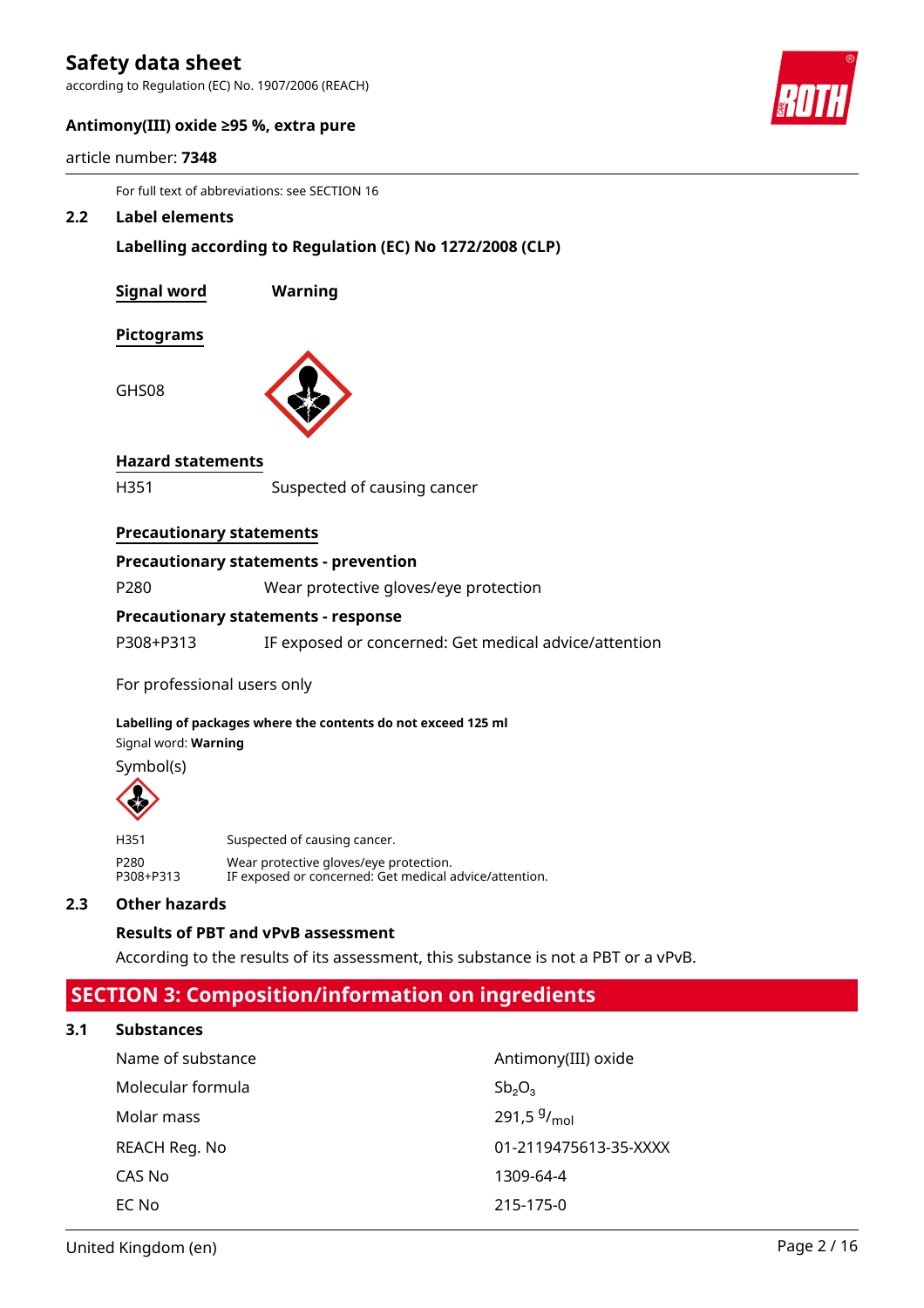according to Regulation (EC) No. 1907/2006 (REACH)



#### **Antimony(III) oxide ≥95 %, extra pure**

#### article number: **7348**

Index No 051-005-00-X

### **SECTION 4: First aid measures**

#### **4.1 Description of first aid measures**



#### **General notes**

Take off contaminated clothing.

#### **Following inhalation**

Provide fresh air. In all cases of doubt, or when symptoms persist, seek medical advice.

#### **Following skin contact**

Rinse skin with water/shower.

#### **Following eye contact**

Rinse cautiously with water for several minutes. In all cases of doubt, or when symptoms persist, seek medical advice.

#### **Following ingestion**

In case of accident or unwellness, seek medical advice immediately (show directions for use or safety data sheet if possible).

#### **4.2 Most important symptoms and effects, both acute and delayed**

Headache, Cough, Vertigo, Nausea, Irritant effects, Vomiting, Dyspnoea

### **4.3 Indication of any immediate medical attention and special treatment needed**

none

### **SECTION 5: Firefighting measures**

#### **5.1 Extinguishing media**



#### **Suitable extinguishing media**

co-ordinate firefighting measures to the fire surroundings water, foam, dry extinguishing powder, ABC-powder

#### **Unsuitable extinguishing media**

water jet

#### **5.2 Special hazards arising from the substance or mixture**

Non-combustible.

#### **5.3 Advice for firefighters**

In case of fire and/or explosion do not breathe fumes. Fight fire with normal precautions from a reasonable distance. Wear self-contained breathing apparatus.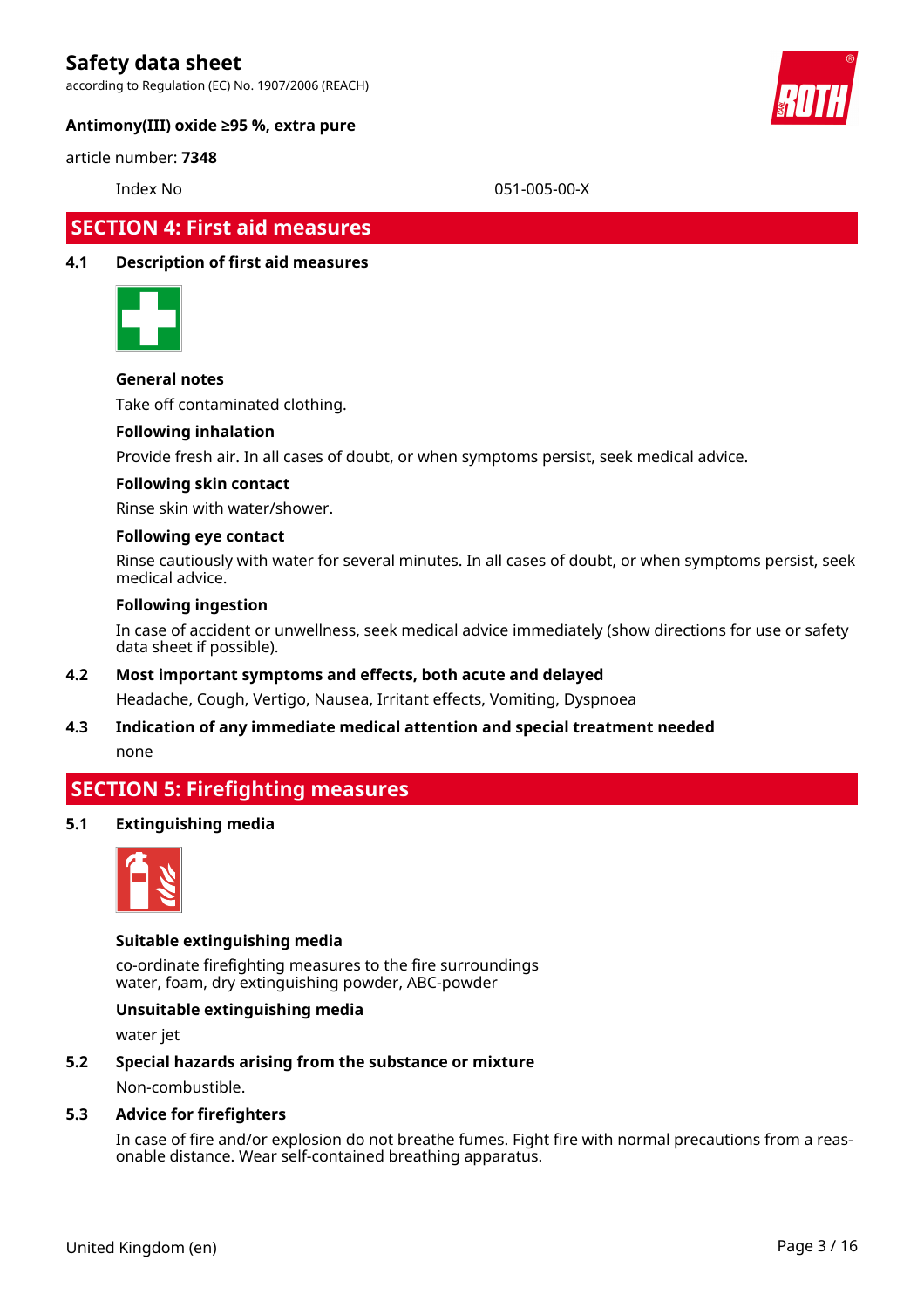according to Regulation (EC) No. 1907/2006 (REACH)



#### **Antimony(III) oxide ≥95 %, extra pure**

article number: **7348**

### **SECTION 6: Accidental release measures**

**6.1 Personal precautions, protective equipment and emergency procedures**



#### **For non-emergency personnel**

Avoid contact with skin, eyes and clothes. Do not breathe dust.

**6.2 Environmental precautions**

Keep away from drains, surface and ground water.

**6.3 Methods and material for containment and cleaning up**

#### **Advice on how to contain a spill**

Covering of drains. Take up mechanically.

#### **Advice on how to clean up a spill**

Take up mechanically. Control of dust.

#### **Other information relating to spills and releases**

Place in appropriate containers for disposal.

#### **6.4 Reference to other sections**

Hazardous combustion products: see section 5. Personal protective equipment: see section 8. Incompatible materials: see section 10. Disposal considerations: see section 13.

### **SECTION 7: Handling and storage**

#### **7.1 Precautions for safe handling**

Avoid exposure. Avoid dust formation.

#### **Advice on general occupational hygiene**

Wash hands before breaks and after work. Keep away from food, drink and animal feedingstuffs.

#### **7.2 Conditions for safe storage, including any incompatibilities**

Store in a dry place.

#### **Incompatible substances or mixtures**

Observe hints for combined storage.

#### **Consideration of other advice:**

**Specific designs for storage rooms or vessels** Recommended storage temperature: 15 – 25 °C

#### **7.3 Specific end use(s)**

No information available.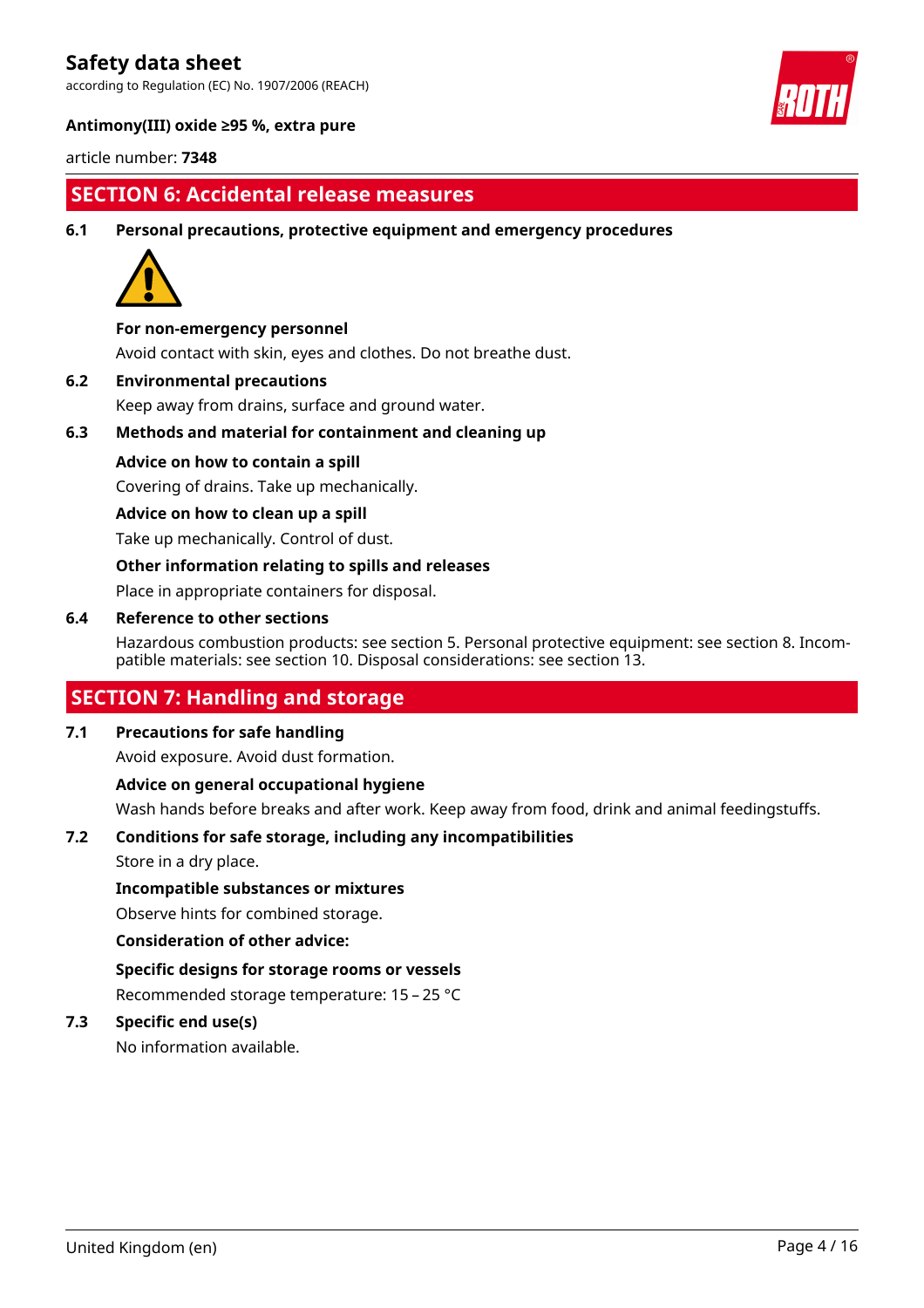according to Regulation (EC) No. 1907/2006 (REACH)



#### **Antimony(III) oxide ≥95 %, extra pure**

#### article number: **7348**

### **SECTION 8: Exposure controls/personal protection**

#### **8.1 Control parameters**

#### **National limit values**

#### **Occupational exposure limit values (Workplace Exposure Limits)**

| <b>Coun</b><br>try – | Name of agent      | <b>CAS No</b> | Identifi-<br>er | <b>TWA</b><br>[mg/<br>m <sup>3</sup> | <b>STEL</b><br>[mg/<br>m <sup>3</sup> | Ceil-<br>ing-C<br>[mg/<br>m $^{31}$ | Nota-<br>tion | <b>Source</b> |
|----------------------|--------------------|---------------|-----------------|--------------------------------------|---------------------------------------|-------------------------------------|---------------|---------------|
| GB                   | antimony compounds | 1309-64-4     | WEL             | 0,5                                  |                                       |                                     | Sb            | EH40/2005     |

# **Notation**<br>Ceiling-C<br>Sb<br>STEL

Ceiling-C Ceiling value is a limit value above which exposure should not occur

Sb Calculated as Sb (antimony)

STEL Short-term exposure limit: a limit value above which exposure should not occur and which is related to a 15 minute period (unless otherwise specified)

TWA Time-weighted average (long-term exposure limit): measured or calculated in relation to a reference period of 8 hours time-weighted average (unless otherwise specified)

#### **Human health values**

| <b>Relevant DNELs and other threshold levels</b> |                                  |                                              |                   |                            |  |
|--------------------------------------------------|----------------------------------|----------------------------------------------|-------------------|----------------------------|--|
| <b>Endpoint</b>                                  | <b>Threshold</b><br><b>level</b> | <b>Protection goal,</b><br>route of exposure | Used in           | <b>Exposure time</b>       |  |
| <b>DNEL</b>                                      | $0.5 \,\mathrm{mq/m^3}$          | human, inhalatory                            | worker (industry) | acute - local effects      |  |
| <b>DNEL</b>                                      | $0.315$ mg/m <sup>3</sup>        | human, inhalatory                            | worker (industry) | chronic - local effects    |  |
| <b>DNEL</b>                                      | 67 mg/kg bw/<br>day              | human, dermal                                | worker (industry) | chronic - systemic effects |  |

#### **Environmental values**

|               | <b>Relevant PNECs and other threshold levels</b> |                   |                                       |                              |  |  |
|---------------|--------------------------------------------------|-------------------|---------------------------------------|------------------------------|--|--|
| End-<br>point | <b>Threshold</b><br><b>level</b>                 | <b>Organism</b>   | <b>Environmental com-</b><br>partment | <b>Exposure time</b>         |  |  |
| <b>PNEC</b>   | 1,56 $mg/mcm3$                                   | unknown           | marine sediment                       | intermittent release         |  |  |
| <b>PNEC</b>   | 0,0113 $mg/m3$                                   | unknown           | marine water                          | intermittent release         |  |  |
| <b>PNEC</b>   | 7,8 $mg/mcm3$                                    | unknown           | freshwater sediment                   | intermittent release         |  |  |
| <b>PNEC</b>   | 0,113 $mg/mcm3$                                  | unknown           | freshwater                            | intermittent release         |  |  |
| <b>PNEC</b>   | 2,55 $mg/mcm3$                                   | unknown           | sewage treatment plant<br>(STP)       | intermittent release         |  |  |
| <b>PNEC</b>   | 32,6 $mg/m3$                                     | unknown           | soil                                  | intermittent release         |  |  |
| <b>PNEC</b>   | $0,135 \frac{mg}{l}$                             | aquatic organisms | freshwater                            | short-term (single instance) |  |  |
| <b>PNEC</b>   | $0,013 \text{ mg}$ /                             | aquatic organisms | marine water                          | short-term (single instance) |  |  |
| <b>PNEC</b>   | 3,05 $mg/$                                       | aquatic organisms | sewage treatment plant<br>(STP)       | short-term (single instance) |  |  |
| <b>PNEC</b>   | 13,4 $mg/kq$                                     | aquatic organisms | freshwater sediment                   | short-term (single instance) |  |  |
| <b>PNEC</b>   | 2,68 $mg/kq$                                     | aquatic organisms | marine sediment                       | short-term (single instance) |  |  |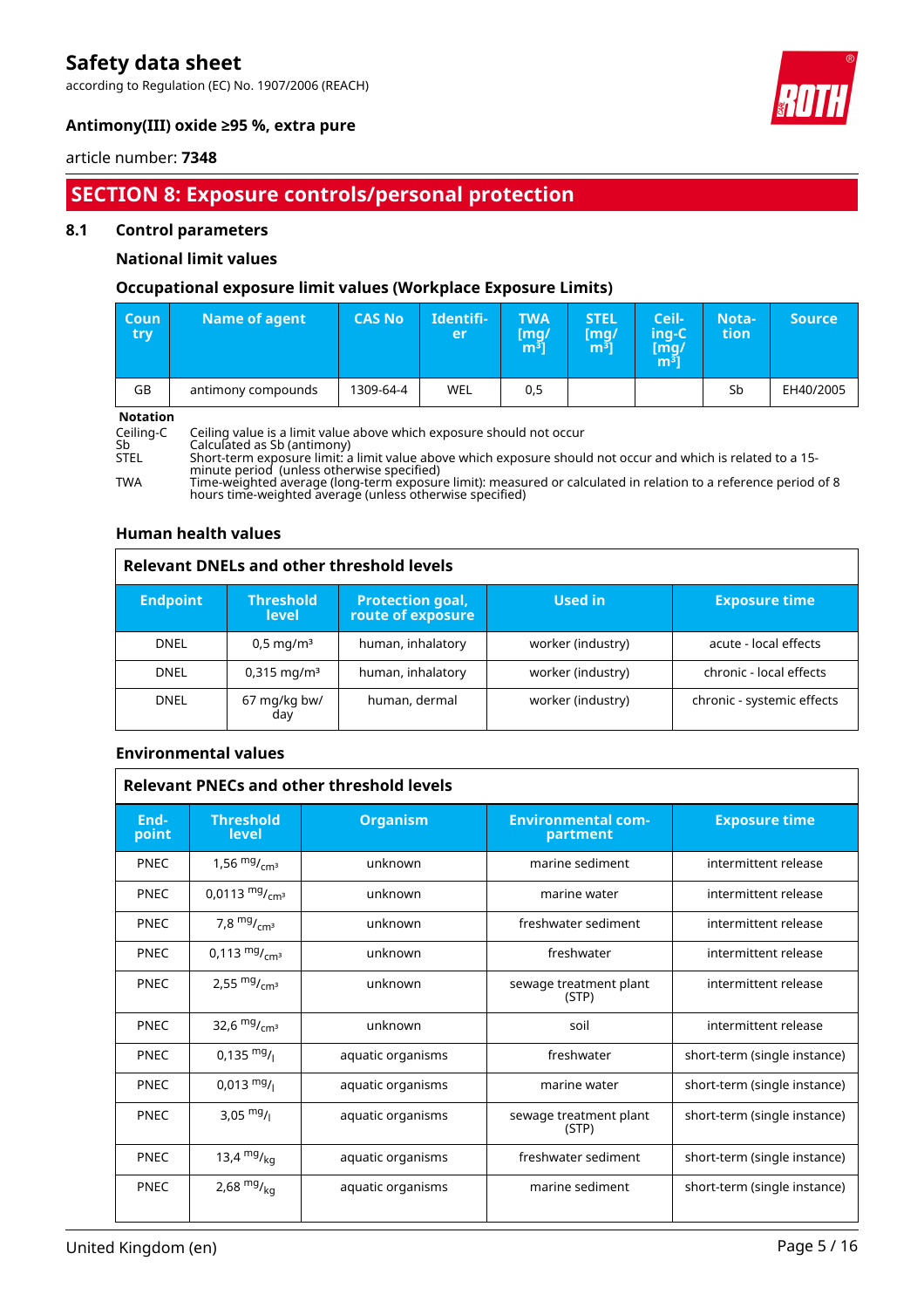according to Regulation (EC) No. 1907/2006 (REACH)



#### **Antimony(III) oxide ≥95 %, extra pure**

article number: **7348**

| Relevant PNECs and other threshold levels |                                  |                       |                                       |                              |
|-------------------------------------------|----------------------------------|-----------------------|---------------------------------------|------------------------------|
| End-<br>point                             | <b>Threshold</b><br><b>level</b> | <b>Organism</b>       | <b>Environmental com-</b><br>partment | <b>Exposure time</b>         |
| <b>PNEC</b>                               | 44,3 $mg/_{ka}$                  | terrestrial organisms | soil                                  | short-term (single instance) |

#### **8.2 Exposure controls**

#### **Individual protection measures (personal protective equipment)**

#### **Eye/face protection**



Use safety goggle with side protection.

**Skin protection**



#### **• hand protection**

Wear suitable gloves. Chemical protection gloves are suitable, which are tested according to EN 374. For special purposes, it is recommended to check the resistance to chemicals of the protective gloves mentioned above together with the supplier of these gloves. The times are approximate values from measurements at 22 ° C and permanent contact. Increased temperatures due to heated substances, body heat etc. and a reduction of the effective layer thickness by stretching can lead to a considerable reduction of the breakthrough time. If in doubt, contact manufacturer. At an approx. 1.5 times larger / smaller layer thickness, the respective breakthrough time is doubled / halved. The data apply only to the pure substance. When transferred to substance mixtures, they may only be considered as a guide.

#### **• type of material**

NBR (Nitrile rubber)

**• material thickness**

>0,11 mm

**• breakthrough times of the glove material**

>480 minutes (permeation: level 6)

#### **• other protection measures**

Take recovery periods for skin regeneration. Preventive skin protection (barrier creams/ointments) is recommended.

#### **Respiratory protection**



Respiratory protection necessary at: Dust formation. Particulate filter device (EN 143). P2 (filters at least 94 % of airborne particles, colour code: White).

#### **Environmental exposure controls**

Keep away from drains, surface and ground water.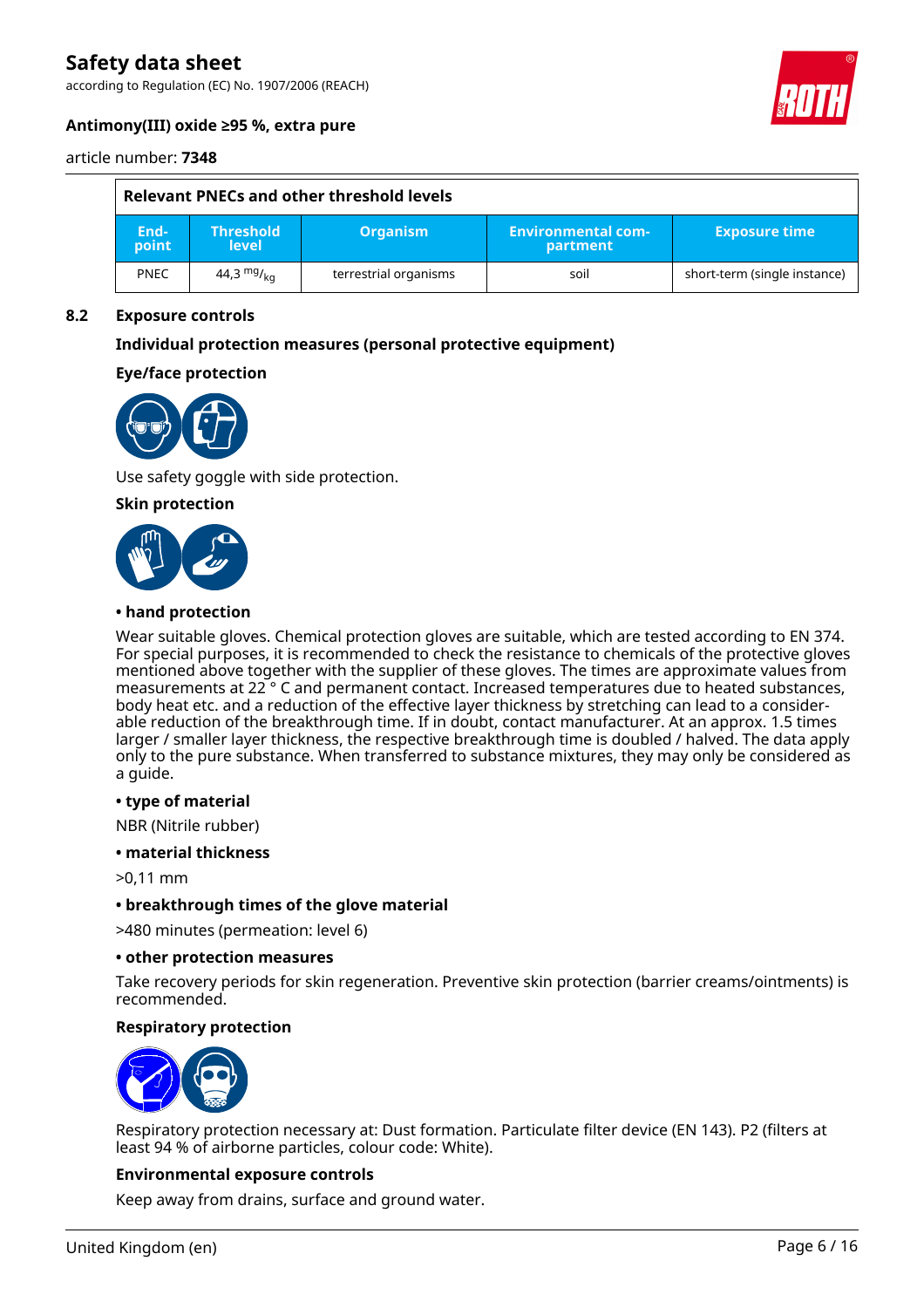according to Regulation (EC) No. 1907/2006 (REACH)



#### **Antimony(III) oxide ≥95 %, extra pure**

### article number: **7348**

### **SECTION 9: Physical and chemical properties**

| 9.1 | Information on basic physical and chemical properties       |                                                                |
|-----|-------------------------------------------------------------|----------------------------------------------------------------|
|     | Physical state                                              | solid                                                          |
|     | Form                                                        | crystalline                                                    |
|     | Colour                                                      | white                                                          |
|     | Odour                                                       | odourless                                                      |
|     | Melting point/freezing point                                | 656 °C (ECHA)                                                  |
|     | Boiling point or initial boiling point and boiling<br>range | 1.425 °C at 1.013 mbar (ECHA)                                  |
|     | Flammability                                                | non-combustible                                                |
|     | Lower and upper explosion limit                             | not determined                                                 |
|     | Flash point                                                 | not applicable                                                 |
|     | Auto-ignition temperature                                   | not determined                                                 |
|     | Decomposition temperature                                   | not relevant                                                   |
|     | pH (value)                                                  | not applicable                                                 |
|     | Kinematic viscosity                                         | not relevant                                                   |
|     | Solubility(ies)                                             |                                                                |
|     | Water solubility                                            | <0,0287 <sup>g</sup> / <sub>l</sub> at 20 °C (ECHA)            |
|     | Partition coefficient                                       |                                                                |
|     | Partition coefficient n-octanol/water (log value):          | not relevant (inorganic)                                       |
|     | Vapour pressure                                             | 1 mmHq at 574 °C                                               |
|     | Density                                                     | not determined                                                 |
|     | Relative vapour density                                     | information on this property is not available                  |
|     | <b>Bulk density</b>                                         | $\sim$ 1.100 kg/ <sub>m<sup>3</sup></sub>                      |
|     | Particle characteristics                                    | No data available.                                             |
|     | Other safety parameters                                     |                                                                |
|     | Oxidising properties                                        | none                                                           |
| 9.2 | <b>Other information</b>                                    |                                                                |
|     | Information with regard to physical hazard<br>classes:      | hazard classes acc. to GHS<br>(physical hazards): not relevant |
|     | Other safety characteristics:                               | There is no additional information.                            |
|     |                                                             |                                                                |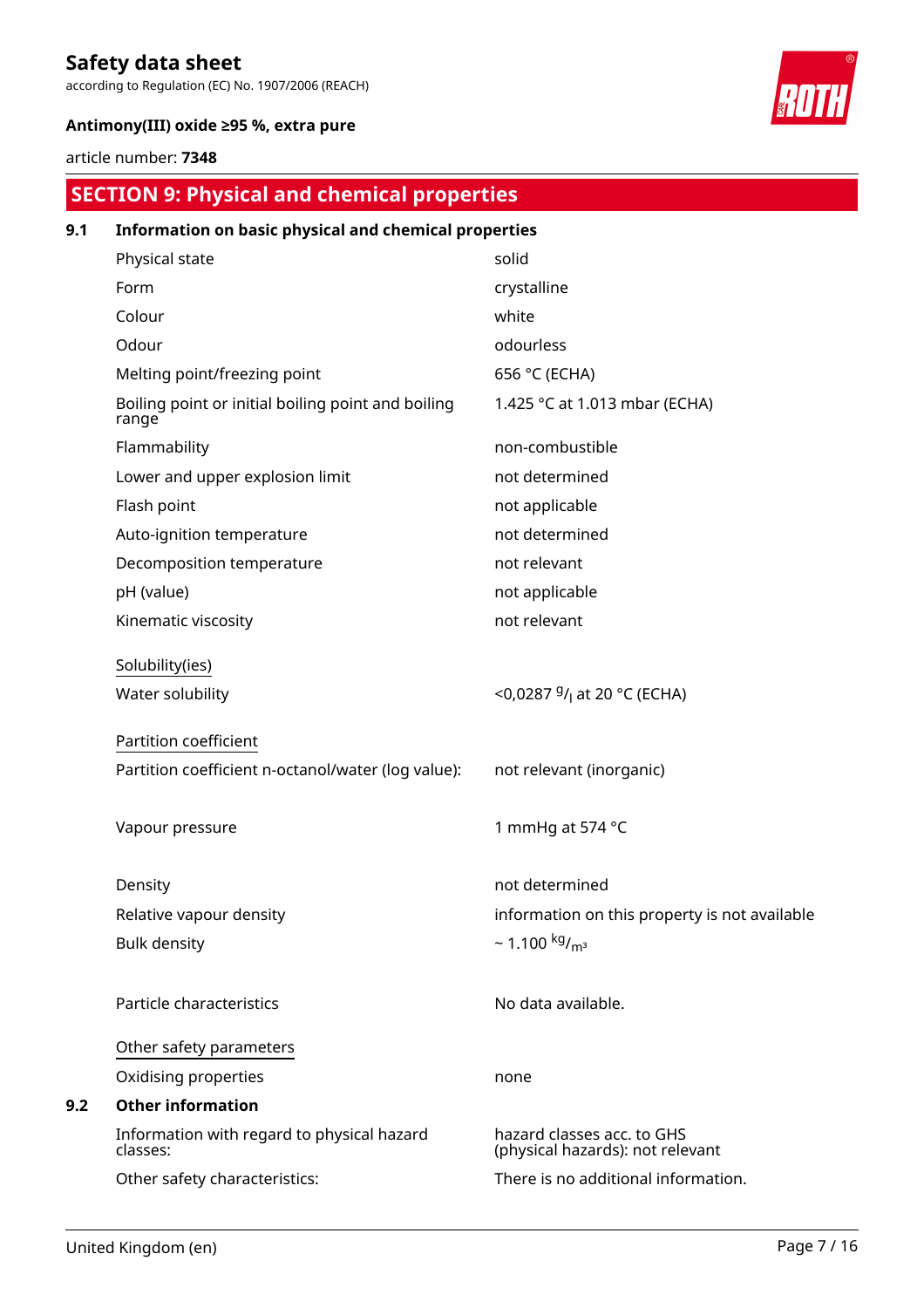according to Regulation (EC) No. 1907/2006 (REACH)



article number: **7348**

### **SECTION 10: Stability and reactivity**

#### **10.1 Reactivity**

This material is not reactive under normal ambient conditions.

#### **10.2 Chemical stability**

The material is stable under normal ambient and anticipated storage and handling conditions of temperature and pressure.

#### **10.3 Possibility of hazardous reactions**

**Exothermic reaction with:** Reducing agents, Metals, **Danger of explosion:** Aluminium

#### **10.4 Conditions to avoid**

There are no specific conditions known which have to be avoided.

### **10.5 Incompatible materials**

There is no additional information.

#### **10.6 Hazardous decomposition products**

Hazardous combustion products: see section 5.

### **SECTION 11: Toxicological information**

#### **11.1 Information on hazard classes as defined in Regulation (EC) No 1272/2008**

**Classification according to GHS (1272/2008/EC, CLP)**

#### **Acute toxicity**

Shall not be classified as acutely toxic.

### **Acute toxicity**

| <b>Exposure route</b>     | <b>Endpoint</b> | <b>Value</b>                          | <b>Species</b> | <b>Method</b> | <b>Source</b> |
|---------------------------|-----------------|---------------------------------------|----------------|---------------|---------------|
| oral                      | LD50            | $>34.000$ mg/ <sub>kg</sub>           | rat            |               |               |
| inhalation: dust/<br>mist | <b>LC50</b>     | >5,2 <sup>mg</sup> / <sub>l</sub> /4h | rat            |               | <b>ECHA</b>   |
| dermal                    | LD50            | $>8.300$ mg/ <sub>kg</sub>            | rabbit         |               | <b>ECHA</b>   |

#### **Skin corrosion/irritation**

Shall not be classified as corrosive/irritant to skin.

#### **Serious eye damage/eye irritation**

Shall not be classified as seriously damaging to the eye or eye irritant.

#### **Respiratory or skin sensitisation**

Shall not be classified as a respiratory or skin sensitiser.

#### **Germ cell mutagenicity**

Shall not be classified as germ cell mutagenic.

#### **Carcinogenicity**

Suspected of causing cancer.

#### **Reproductive toxicity**

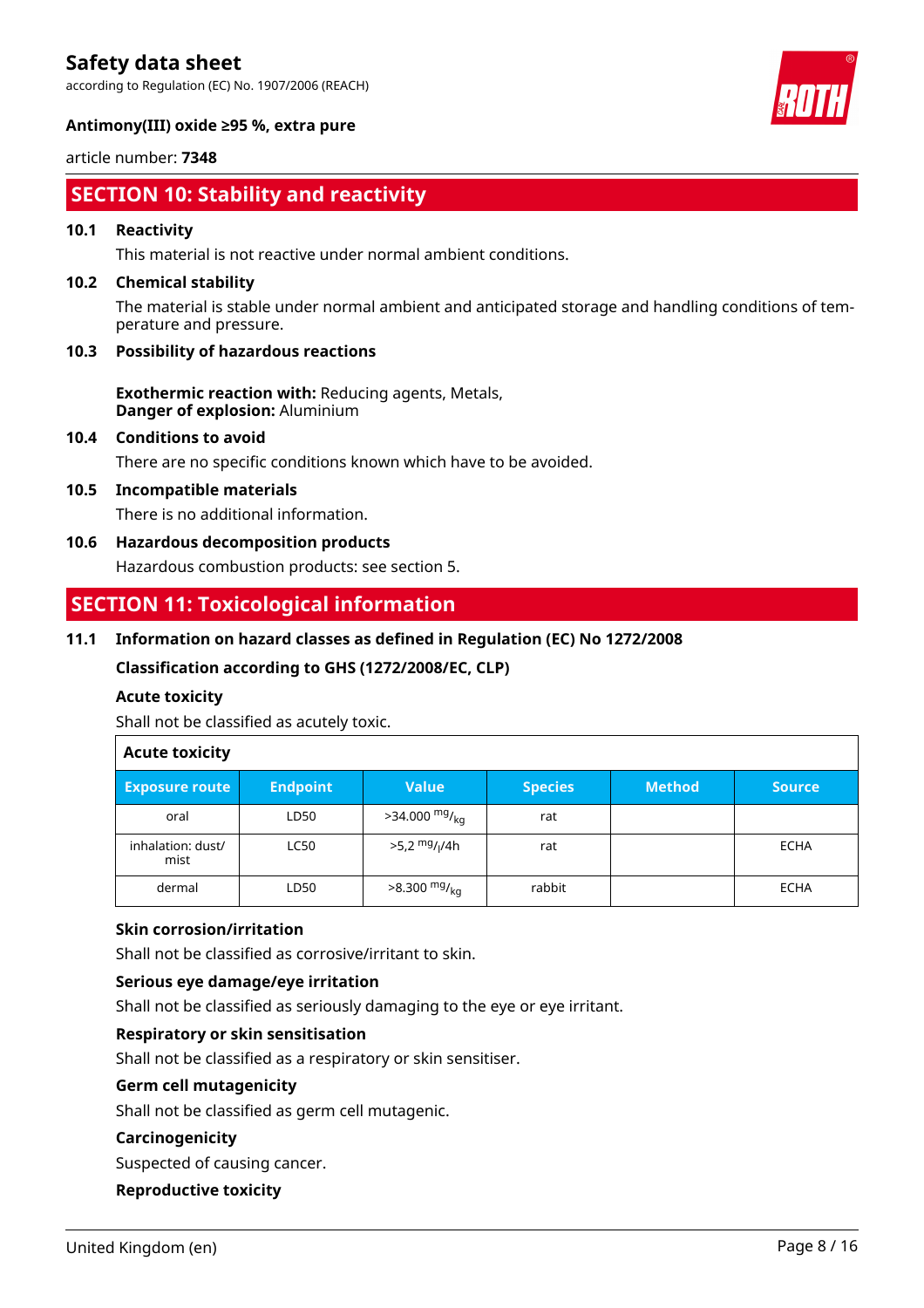according to Regulation (EC) No. 1907/2006 (REACH)

#### **Antimony(III) oxide ≥95 %, extra pure**



#### article number: **7348**

Shall not be classified as a reproductive toxicant.

#### **Specific target organ toxicity - single exposure**

Shall not be classified as a specific target organ toxicant (single exposure).

#### **Specific target organ toxicity - repeated exposure**

Shall not be classified as a specific target organ toxicant (repeated exposure).

#### **Aspiration hazard**

Shall not be classified as presenting an aspiration hazard.

#### **Symptoms related to the physical, chemical and toxicological characteristics**

#### **• If swallowed**

Data are not available.

**• If in eyes**

Data are not available.

**• If inhaled**

Data are not available.

**• If on skin**

Data are not available.

#### **• Other information**

Renal impairment

- **11.2 Endocrine disrupting properties** Not listed.
- **11.3 Information on other hazards**

There is no additional information.

### **SECTION 12: Ecological information**

#### **12.1 Toxicity**

Shall not be classified as hazardous to the aquatic environment.

| <b>Aquatic toxicity (acute)</b>   |              |                |               |                         |  |
|-----------------------------------|--------------|----------------|---------------|-------------------------|--|
| <b>Endpoint</b>                   | <b>Value</b> | <b>Species</b> | <b>Source</b> | <b>Exposure</b><br>time |  |
| <b>LC50</b>                       | 14,4 $mg/1$  | fish           | <b>ECHA</b>   | 96 h                    |  |
| <b>EC50</b>                       | $>36,6$ mg/  | algae          | <b>ECHA</b>   | 72 h                    |  |
| ErC50                             | $>36,6$ mg/  | algae          | <b>ECHA</b>   | 72 h                    |  |
| <b>Aquatic toxicity (chronic)</b> |              |                |               |                         |  |

| <b>Endpoint</b> | Value       | <b>Species</b>        | <b>Source</b> | <b>Exposure</b><br>time |
|-----------------|-------------|-----------------------|---------------|-------------------------|
| LC50            | 4,77 $mg/1$ | aquatic invertebrates | <b>ECHA</b>   | 21 <sub>d</sub>         |
| EC50            | 3,82 $mg/$  | aquatic invertebrates | <b>ECHA</b>   | 21 <sub>d</sub>         |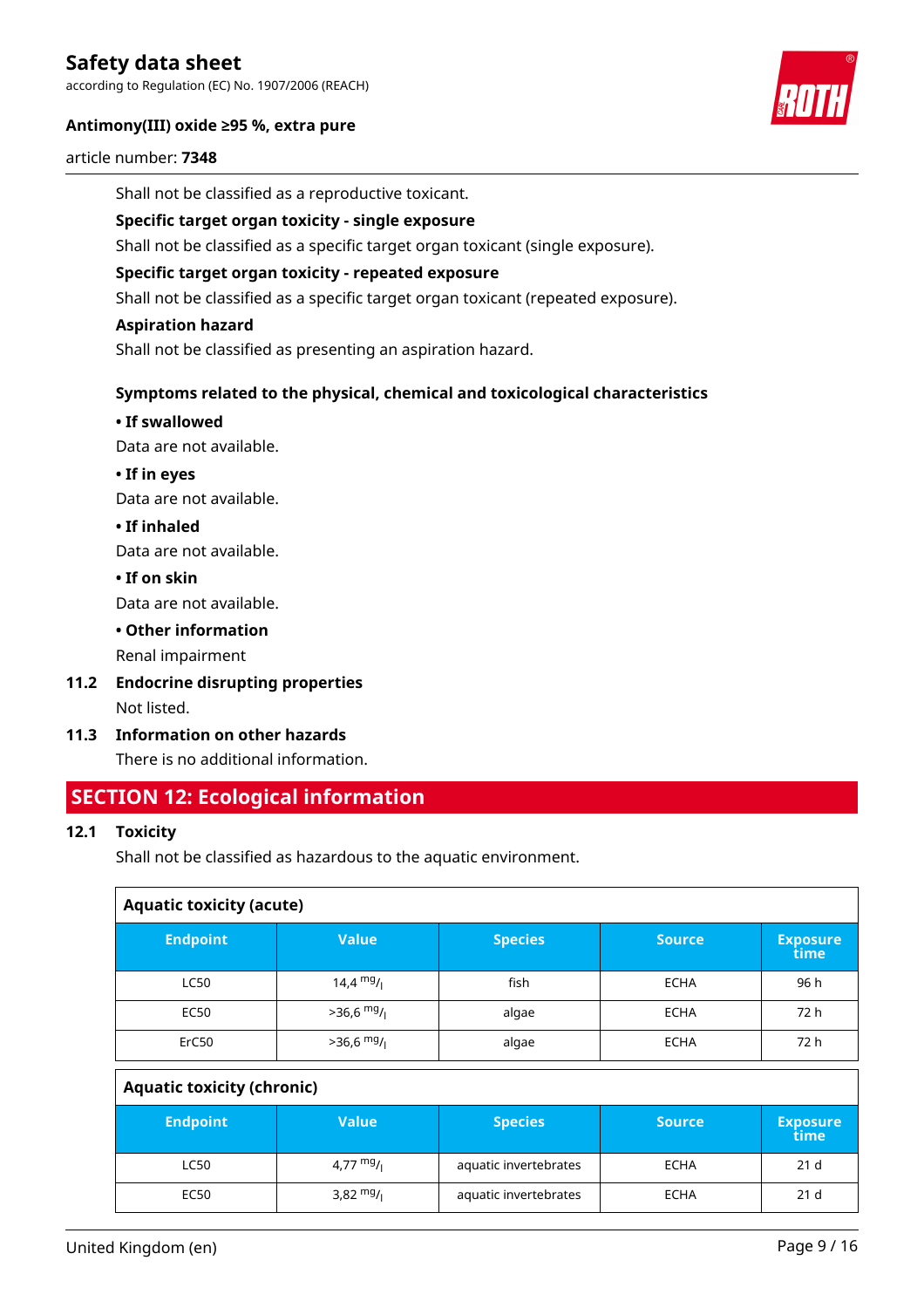according to Regulation (EC) No. 1907/2006 (REACH)



#### **Antimony(III) oxide ≥95 %, extra pure**

article number: **7348**

#### **Biodegradation**

The methods for determining the biological degradability are not applicable to inorganic substances.

**12.2 Process of degradability** Data are not available.

- **12.3 Bioaccumulative potential** Data are not available.
- **12.4 Mobility in soil** Data are not available.
- **12.5 Results of PBT and vPvB assessment** Data are not available.
- **12.6 Endocrine disrupting properties** Not listed.
- **12.7 Other adverse effects** Data are not available.

### **SECTION 13: Disposal considerations**

#### **13.1 Waste treatment methods**



This material and its container must be disposed of as hazardous waste. Dispose of contents/container in accordance with local/regional/national/international regulations.

#### **Sewage disposal-relevant information**

Do not empty into drains.

#### **13.2 Relevant provisions relating to waste**

The allocation of waste identity numbers/waste descriptions must be carried out according to the EEC, specific to the industry and process. Waste catalogue ordinance (Germany).

#### **13.3 Remarks**

Waste shall be separated into the categories that can be handled separately by the local or national waste management facilities. Please consider the relevant national or regional provisions.

### **SECTION 14: Transport information**

- 
- **14.2 UN proper shipping name** not assigned
- **14.3 Transport hazard class(es)** none
- **14.4 Packing group not assigned**
- 

#### **14.6 Special precautions for user**

There is no additional information.

**14.1 UN number or ID number not subject to transport regulations** 

**14.5 Environmental hazards** non-environmentally hazardous acc. to the dangerous goods regulations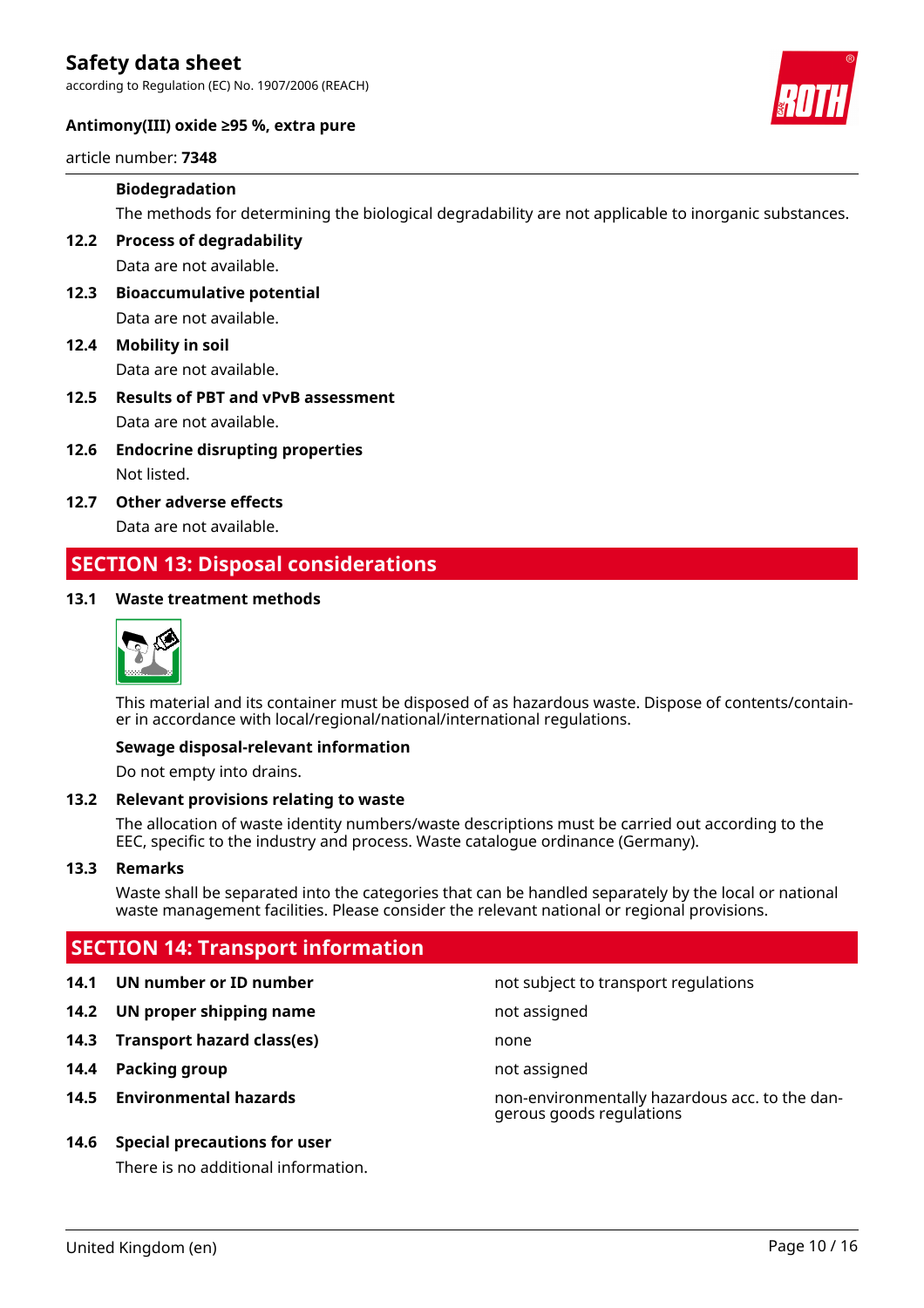according to Regulation (EC) No. 1907/2006 (REACH)



#### **Antimony(III) oxide ≥95 %, extra pure**

#### article number: **7348**

**14.7 Maritime transport in bulk according to IMO instruments** The cargo is not intended to be carried in bulk.

#### **14.8 Information for each of the UN Model Regulations**

#### **Transport of dangerous goods by road, rail and inland waterway (ADR/RID/ADN) - Additional information**

Not subject to ADR, RID and ADN.

#### **International Maritime Dangerous Goods Code (IMDG) - Additional information** Not subject to IMDG.

#### **International Civil Aviation Organization (ICAO-IATA/DGR) - Additional information** Not subject to ICAO-IATA.

### **SECTION 15: Regulatory information**

#### **15.1 Safety, health and environmental regulations/legislation specific for the substance or mixture**

**Relevant provisions of the European Union (EU)**

#### **Restrictions according to REACH, Annex XVII**

| Dangerous substances with restrictions (REACH, Annex XVII) |                                                      |               |                    |     |
|------------------------------------------------------------|------------------------------------------------------|---------------|--------------------|-----|
| Name of substance                                          | Name acc. to inventory                               | <b>CAS No</b> | <b>Restriction</b> | No. |
| Antimony(III) oxide                                        | substances in tattoo inks and perman-<br>ent make-up |               | R75                | 75  |

#### **Legend**

R75 1. Shall not be placed on the market in mixtures for use for tattooing purposes, and mixtures containing any such substances shall not be used for tattooing purposes, after 4 January 2022 if the substance or substances in question is or are present in the following circumstances:

(a) in the case of a substance classified in Part 3 of Annex VI to Regulation (EC) No 1272/2008 as carcinogen category 1A, 1B or 2, or germ cell mutagen category 1A, 1B or 2, the substance is present in the mixture in a concentration equal to or greater than 0,00005 % by weight;

(b) in the case of a substance classified in Part 3 of Annex VI to Regulation (EC) No 1272/2008 as reproductive toxicant category 1A, 1B or 2, the substance is present in the mixture in a concentration equal to or greater than 0,001 % by weight;

(c) in the case of a substance classified in Part 3 of Annex VI to Regulation (EC) No 1272/2008 as skin sensitiser category 1, 1A or 1B, the substance is present in the mixture in a concentration equal to or greater than 0,001 % by weight;

(d) in the case of a substance classified in Part 3 of Annex VI to Regulation (EC) No 1272/2008 as skin corrosive category 1, 1A, 1B or 1C or skin irritant category 2, or as serious eye damage category 1 or eye irritant category 2, the substance is present in the mixture in a concentration equal to or greater than.

(i) 0,1 % by weight, if the substance is used solely as a pH regulator; (ii) 0,01 % by weight, in all other cases;

(e) in the case of a substance listed in Annex II to Regulation (EC) No 1223/2009 (\*1), the substance is present in the mixture in a concentration equal to or greater than 0,00005 % by weight;

(f) in the case of a substance for which a condition of one or more of the following kinds is specified in column g (Product type, Body parts) of the table in Annex IV to Regulation (EC) No 1223/2009, the substance is present in the mixture in a concentration equal to or greater than 0,00005 % by weight: (i) "Rinse-off products";

(ii) "Not to be used in products applied on mucous membranes";

(iii) "Not to be used in eye products"

(g) in the case of a substance for which a condition is specified in column h (Maximum concentration in ready for use preparation) or column i (Other) of the table in Annex IV to Regulation (EC) No 1223/2009, the substance is present in the mixture in a concentration, or in some other way, that does not accord with the condition specified in that column; (h) in the case of a substance listed in Appendix 13 to this Annex, the substance is present in the mixture in a concentration equal to or greater than the concentration limit specified for that substance in that Appendix.

2. For the purposes of this entry use of a mixture "for tattooing purposes" means injection or introduction of the mixture into a person's skin, mucous membrane or eyeball, by any process or procedure (including procedures commonly referred to as permanent make-up, cosmetic tattooing, micro-blading and micro-pigmentation), with the aim of making a mark or design on his or her body.

3. If a substance not listed in Appendix 13 falls within more than one of points (a) to (g) of paragraph 1, the strictest concentration limit laid down in the points in question shall apply to that substance. If a substance listed in Appendix 13 also falls within one or more of points (a) to (g) of paragraph 1, the concentration limit laid down in point (h) of paragraph 1 shall apply to that substance.

4. By way of derogation, paragraph 1 shall not apply to the following substances until 4 January 2023:

(a) Pigment Blue 15:3 (CI 74160, EC No 205-685-1, CAS No 147-14-8);

(b) Pigment Green 7 (CI 74260, EC No 215-524-7, CAS No 1328-53-6).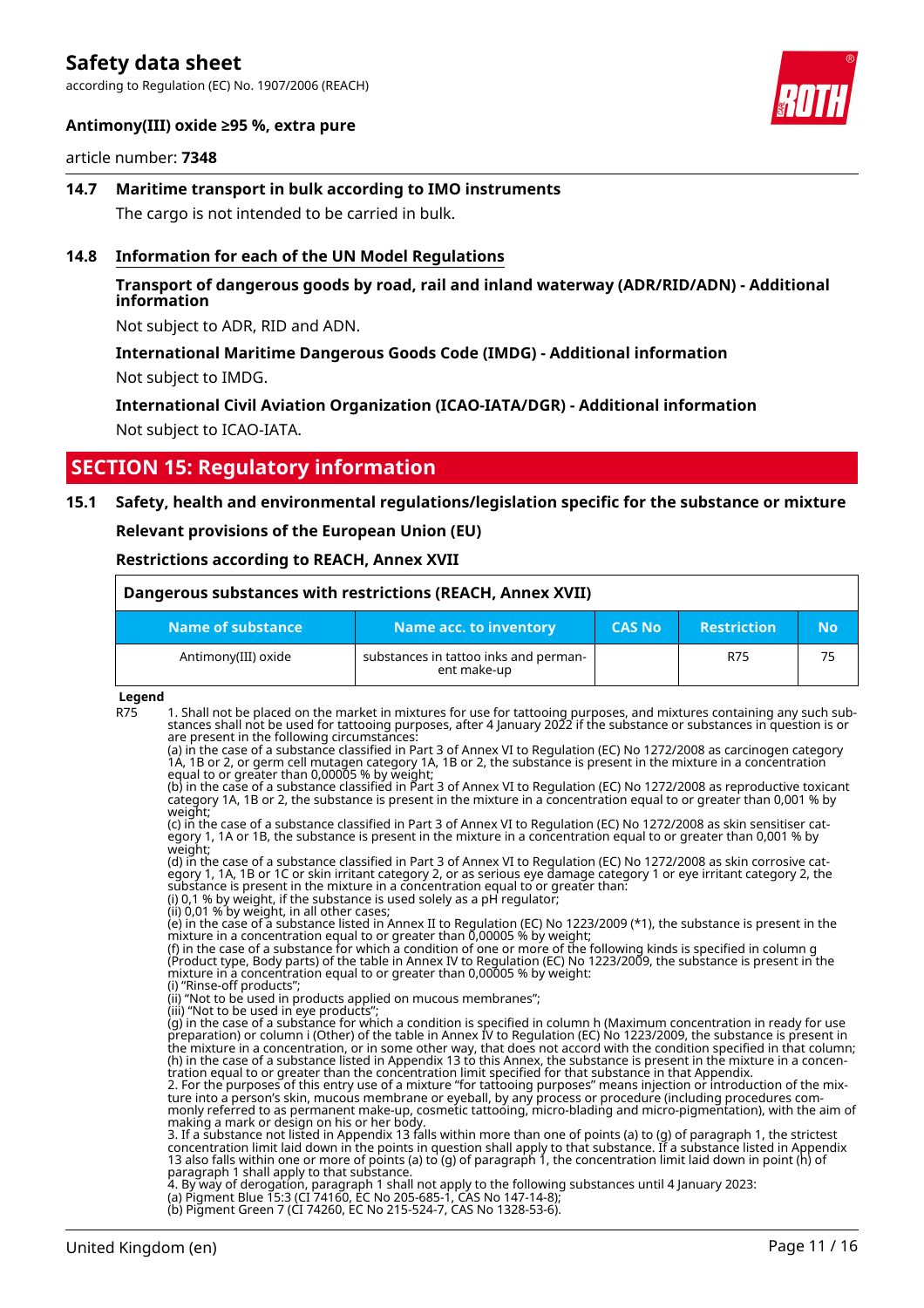according to Regulation (EC) No. 1907/2006 (REACH)

#### **Antimony(III) oxide ≥95 %, extra pure**



#### article number: **7348**

| Legend |                                                                                                                                                                                                                                                                                                                                                                                                                                                                                                                                                                                                                                                                                                                                                                                                                                                                                                                                                                                                                                                                                                                                                                                                                                                                                                                                                                                                                                                                                                                                                                                                                                          |
|--------|------------------------------------------------------------------------------------------------------------------------------------------------------------------------------------------------------------------------------------------------------------------------------------------------------------------------------------------------------------------------------------------------------------------------------------------------------------------------------------------------------------------------------------------------------------------------------------------------------------------------------------------------------------------------------------------------------------------------------------------------------------------------------------------------------------------------------------------------------------------------------------------------------------------------------------------------------------------------------------------------------------------------------------------------------------------------------------------------------------------------------------------------------------------------------------------------------------------------------------------------------------------------------------------------------------------------------------------------------------------------------------------------------------------------------------------------------------------------------------------------------------------------------------------------------------------------------------------------------------------------------------------|
|        | 5. If Part 3 of Annex VI to Regulation (EC) No 1272/2008 is amended after 4 January 2021 to classify or re-classify a sub-<br>stance such that the substance then becomes caught by point (a), (b), (c) or (d) of paragraph 1 of this entry, or such<br>that it then falls within a different one of those points from the one within which it fell previously, and the date of ap-<br>plication of that new or revised classification is after the date referred to in paragraph 1 or, as the case may be, para-<br>graph 4 of this entry, that amendment shall, for the purposes of applying this entry to that substance, be treated as<br>taking effect on the date of application of that new or revised classification.<br>6. If Annex II or Annex IV to Regulation (EC) No 1223/2009 is amended after 4 January 2021 to list or change the listing<br>of a substance such that the substance then becomes caught by point (e), (f) or (g) of paragraph 1 of this entry, or<br>such that it then falls within a different one of those points from the one within which it fell previously, and the<br>amendment takes effect after the date referred to in paragraph 1 or, as the case may be, paragraph 4 of this entry,<br>that amendment shall, for the purposes of applying this entry to that substance, be treated as taking effect from the<br>date falling 18 months after entry into force of the act by which that amendment was made.<br>7. Suppliers placing a mixture on the market for use for tattooing purposes shall ensure that, after 4 January 2022, the<br>mixture is marked with the following information: |
|        | (a) the statement "Mixture for use in tattoos or permanent make-up";                                                                                                                                                                                                                                                                                                                                                                                                                                                                                                                                                                                                                                                                                                                                                                                                                                                                                                                                                                                                                                                                                                                                                                                                                                                                                                                                                                                                                                                                                                                                                                     |
|        | (b) a reference number to uniquely identify the batch;<br>(c) the list of ingredients in accordance with the nomenclature established in the glossary of common ingredient<br>names pursuant to Article 33 of Regulation (EC) No 1223/2009, or in the absence of a common ingredient name, the<br>IUPAC name. In the absence of a common ingredient name or IUPAC name, the CAS and EC number. Ingredients shall<br>be listed in descending order by weight or volume of the ingredients at the time of formulation. "Ingredient" means<br>any substance added during the process of formulation and present in the mixture for use for tattooing purposes. Im-<br>purities shall not be regarded as ingredients. If the name of a substance, used as ingredient within the meaning of<br>this entry, is already required to be stated on the label in accordance with Requlation (EC) No 1272/2008, that ingredi-<br>ent does not need to be marked in accordance with this Regulation;                                                                                                                                                                                                                                                                                                                                                                                                                                                                                                                                                                                                                                                 |
|        | (d) the additional statement "pH regulator" for substances falling under point (d)(i) of paragraph 1;<br>(e) the statement "Contains nickel. Can cause allergic reactions." if the mixture contains nickel below the concentra-<br>tion limit specified in Appendix 13;                                                                                                                                                                                                                                                                                                                                                                                                                                                                                                                                                                                                                                                                                                                                                                                                                                                                                                                                                                                                                                                                                                                                                                                                                                                                                                                                                                  |
|        | (f) the statement "Contains chromium (VI). Can cause allergic reactions." if the mixture contains chromium (VI) below                                                                                                                                                                                                                                                                                                                                                                                                                                                                                                                                                                                                                                                                                                                                                                                                                                                                                                                                                                                                                                                                                                                                                                                                                                                                                                                                                                                                                                                                                                                    |
|        | the concentration limit specified in Appendix 13;<br>(g) safety instructions for use insofar as they are not already required to be stated on the label by Requlation (EC) No<br>1272/2008.                                                                                                                                                                                                                                                                                                                                                                                                                                                                                                                                                                                                                                                                                                                                                                                                                                                                                                                                                                                                                                                                                                                                                                                                                                                                                                                                                                                                                                              |
|        | The information shall be clearly visible, easily legible and marked in a way that is indelible.<br>The information shall be written in the official language(s) of the Member State(s) where the mixture is placed on the<br>market, unless the Member State(s) concerned provide(s) otherwise.<br>Where necessary because of the size of the package, the information listed in the first subparagraph, except for point                                                                                                                                                                                                                                                                                                                                                                                                                                                                                                                                                                                                                                                                                                                                                                                                                                                                                                                                                                                                                                                                                                                                                                                                                |
|        | (a), shall be included instead in the instructions for use.<br>Before using a mixture for tattooing purposes, the person using the mixture shall provide the person undergoing the<br>procedure with the information marked on the package or included in the instructions for use pursuant to this para-                                                                                                                                                                                                                                                                                                                                                                                                                                                                                                                                                                                                                                                                                                                                                                                                                                                                                                                                                                                                                                                                                                                                                                                                                                                                                                                                |
|        | graph.<br>8. Mixtures that do not contain the statement "Mixture for use in tattoos or permanent make-up" shall not be used for<br>tattooing purposes.                                                                                                                                                                                                                                                                                                                                                                                                                                                                                                                                                                                                                                                                                                                                                                                                                                                                                                                                                                                                                                                                                                                                                                                                                                                                                                                                                                                                                                                                                   |
|        | 9. This entry does not apply to substances that are gases at temperature of 20 °C and pressure of 101,3 kPa, or gener-<br>ate a vapour pressure of more than 300 kPa at temperature of 50 °C, with the exception of formaldehyde (CAS No 50-<br>00-0, EC No 200-001-8).                                                                                                                                                                                                                                                                                                                                                                                                                                                                                                                                                                                                                                                                                                                                                                                                                                                                                                                                                                                                                                                                                                                                                                                                                                                                                                                                                                  |
|        |                                                                                                                                                                                                                                                                                                                                                                                                                                                                                                                                                                                                                                                                                                                                                                                                                                                                                                                                                                                                                                                                                                                                                                                                                                                                                                                                                                                                                                                                                                                                                                                                                                          |

10. This entry does not apply to the placing on the market of a mixture for use for tattooing purposes, or to the use of a mixture for tattooing purposes, when placed on the market exclusively as a medical device or an accessory to a medical device, within the meaning of Regulation (EU) 2017/745, or when used exclusively as a medical device or an accessory to a medical device, within the same meaning. Where the placing on the market or use may not be exclusively as a medical device or an accessory to a medical device, the requirements of Regulation (EU) 2017/745 and of this Regulation shall apply cumulatively.

#### **List of substances subject to authorisation (REACH, Annex XIV)/SVHC - candidate list**

Not listed.

#### **Seveso Directive**

|     | 2012/18/EU (Seveso III)               |                                                                                                   |              |  |  |  |
|-----|---------------------------------------|---------------------------------------------------------------------------------------------------|--------------|--|--|--|
| No. | Dangerous substance/hazard categories | Qualifying quantity (tonnes) for the application of lower and upper-tier re-<br><b>quirements</b> | <b>Notes</b> |  |  |  |
|     | not assigned                          |                                                                                                   |              |  |  |  |

#### **Deco-Paint Directive**

| <b>VOC content</b> | 0% |
|--------------------|----|
|                    |    |

#### **Industrial Emissions Directive (IED)**

| <b>VOC content</b> | 0 % |
|--------------------|-----|
|--------------------|-----|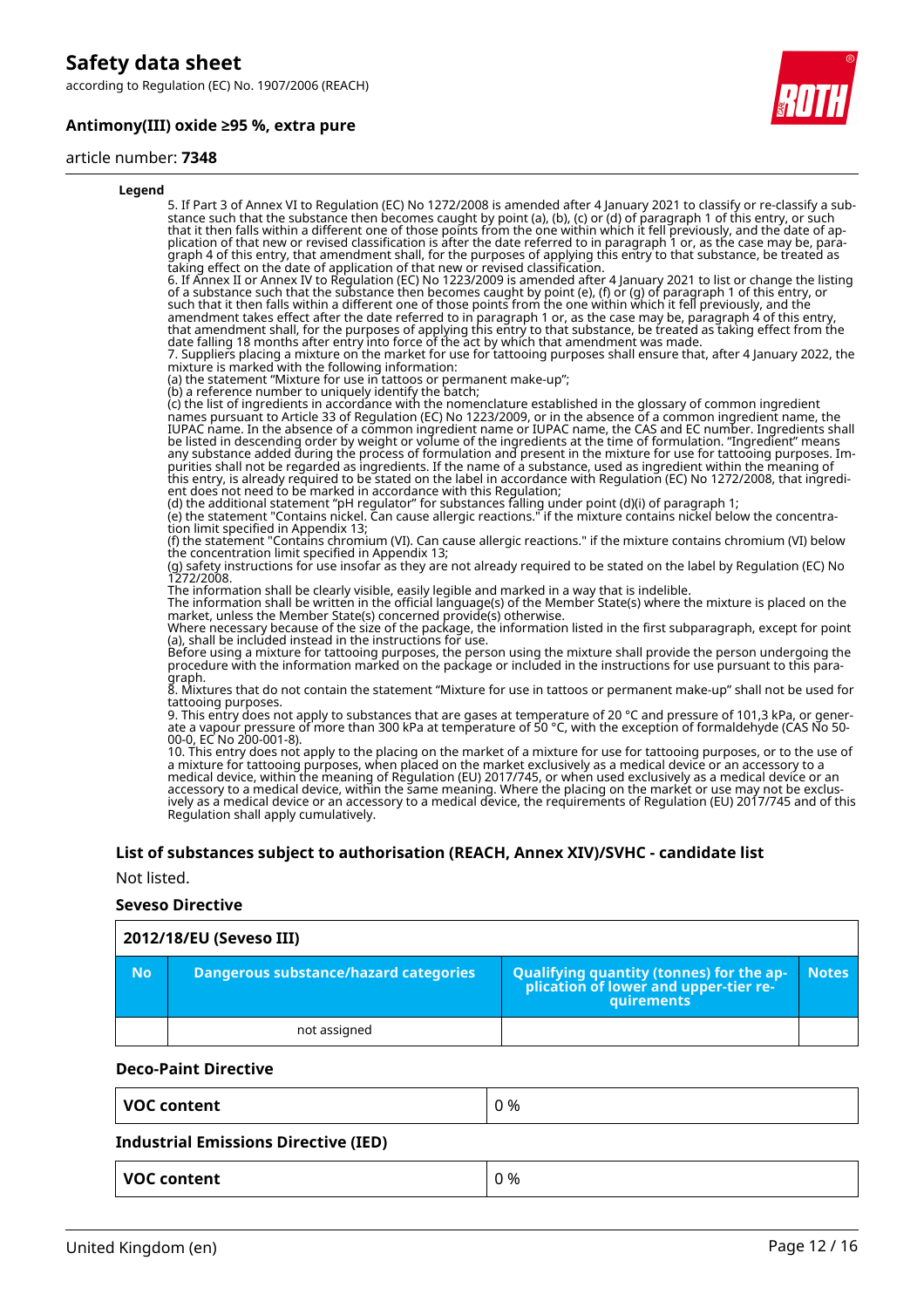according to Regulation (EC) No. 1907/2006 (REACH)



#### **Antimony(III) oxide ≥95 %, extra pure**

#### article number: **7348**

#### **Directive on the restriction of the use of certain hazardous substances in electrical and electronic equipment (RoHS)**

not listed

#### **Regulation concerning the establishment of a European Pollutant Release and Transfer Register (PRTR)**

not listed

#### **Water Framework Directive (WFD)**

| List of pollutants (WFD) |                                                                                                                                                                                                                                                                                                              |               |           |                |
|--------------------------|--------------------------------------------------------------------------------------------------------------------------------------------------------------------------------------------------------------------------------------------------------------------------------------------------------------|---------------|-----------|----------------|
| Name of substance        | Name acc. to inventory                                                                                                                                                                                                                                                                                       | <b>CAS No</b> | Listed in | <b>Remarks</b> |
| Antimony(III) oxide      | Substances and preparations, or<br>the breakdown products of such,<br>which have been proved to pos-<br>sess carcinogenic or mutagenic<br>properties or properties which<br>may affect steroidogenic, thyroid,<br>reproduction or other endocrine-<br>related functions in or via the<br>aquatic environment |               | A)        |                |

**Legend**

A) Indicative list of the main pollutants

## **Regulation on the marketing and use of explosives precursors**

not listed

#### **Regulation on drug precursors**

not listed

#### **Regulation on substances that deplete the ozone layer (ODS)**

not listed

#### **Regulation concerning the export and import of hazardous chemicals (PIC)**

not listed

#### **Regulation on persistent organic pollutants (POP)**

not listed

#### **National inventories**

| <b>Country</b> | <b>Inventory</b> | <b>Status</b>       |
|----------------|------------------|---------------------|
| AU             | <b>AICS</b>      | substance is listed |
| CA             | <b>DSL</b>       | substance is listed |
| <b>CN</b>      | <b>IECSC</b>     | substance is listed |
| EU             | <b>ECSI</b>      | substance is listed |
| EU             | REACH Req.       | substance is listed |
| JP             | CSCL-ENCS        | substance is listed |
| KR             | KECI             | substance is listed |
| МX             | <b>INSQ</b>      | substance is listed |
| NZ             | NZIoC            | substance is listed |
| <b>PH</b>      | <b>PICCS</b>     | substance is listed |
| <b>TR</b>      | <b>CICR</b>      | substance is listed |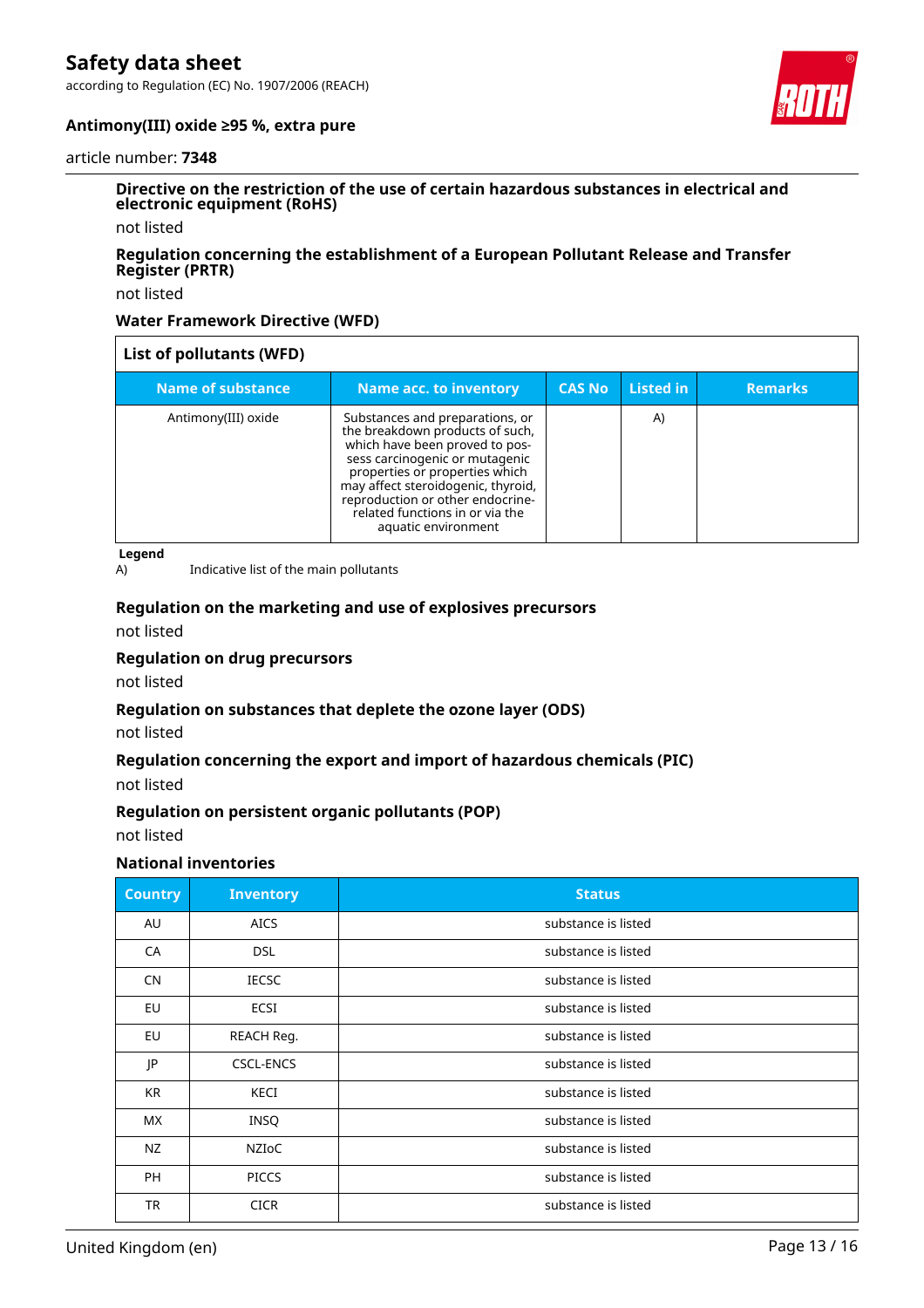according to Regulation (EC) No. 1907/2006 (REACH)



#### **Antimony(III) oxide ≥95 %, extra pure**

#### article number: **7348**

| <b>Country</b>                                                                                                                                   | <b>Inventory</b>                                                                                                                                                                                                                                                                                                                                                                     | <b>Status</b>                                                                                                                                                                                            |
|--------------------------------------------------------------------------------------------------------------------------------------------------|--------------------------------------------------------------------------------------------------------------------------------------------------------------------------------------------------------------------------------------------------------------------------------------------------------------------------------------------------------------------------------------|----------------------------------------------------------------------------------------------------------------------------------------------------------------------------------------------------------|
| TW                                                                                                                                               | <b>TCSI</b>                                                                                                                                                                                                                                                                                                                                                                          | substance is listed                                                                                                                                                                                      |
| US.                                                                                                                                              | <b>TSCA</b>                                                                                                                                                                                                                                                                                                                                                                          | substance is listed                                                                                                                                                                                      |
| Legend<br><b>AICS</b><br><b>CICR</b><br>CSCL-ENCS<br>DSL.<br>ECSI<br><b>IECSC</b><br><b>INSO</b><br>KECI<br><b>NZIOC</b><br><b>PICCS</b><br>TCSI | Australian Inventory of Chemical Substances<br>Chemical Inventory and Control Regulation<br>Domestic Substances List (DSL)<br>EC Substance Inventory (EINECS, ELINCS, NLP)<br>National Inventory of Chemical Substances<br>Korea Existing Chemicals Inventory<br>New Zealand Inventory of Chemicals<br>REACH Reg. REACH registered substances<br>Taiwan Chemical Substance Inventory | List of Existing and New Chemical Substances (CSCL-ENCS)<br>Inventory of Existing Chemical Substances Produced or Imported in China<br>Philippine Inventory of Chemicals and Chemical Substances (PICCS) |

#### **15.2 Chemical Safety Assessment**

No Chemical Safety Assessment has been carried out for this substance.

### **SECTION 16: Other information**

#### **Indication of changes (revised safety data sheet)**

Alignment to regulation: Regulation (EC) No. 1907/2006 (REACH), amended by 2020/878/EU

| Restructuring: section 9, section 14 |  |  |
|--------------------------------------|--|--|
|                                      |  |  |

| <b>Section</b> | <b>Former entry (text/value)</b>                                                    | <b>Actual entry (text/value)</b>                                                                                             | Safety-<br>relev-<br>ant |
|----------------|-------------------------------------------------------------------------------------|------------------------------------------------------------------------------------------------------------------------------|--------------------------|
| 2.1            |                                                                                     | Classification according to Regulation (EC) No<br>1272/2008 (CLP):<br>change in the listing (table)                          | yes                      |
| 2.1            | Remarks:<br>For full text of Hazard- and EU Hazard-state-<br>ments: see SECTION 16. |                                                                                                                              | yes                      |
| 2.2            |                                                                                     | Pictograms:<br>change in the listing (table)                                                                                 | yes                      |
| 2.2            |                                                                                     | Precautionary statements - prevention                                                                                        | yes                      |
| 2.2            |                                                                                     | Precautionary statements - prevention:<br>change in the listing (table)                                                      | ves                      |
| 2.2            |                                                                                     | Labelling of packages where the contents do<br>not exceed 125 ml:<br>change in the listing (table)                           | yes                      |
| 2.3            | Other hazards:<br>There is no additional information.                               | Other hazards                                                                                                                | yes                      |
| 2.3            |                                                                                     | Results of PBT and vPvB assessment:<br>According to the results of its assessment, this<br>substance is not a PBT or a vPvB. | yes                      |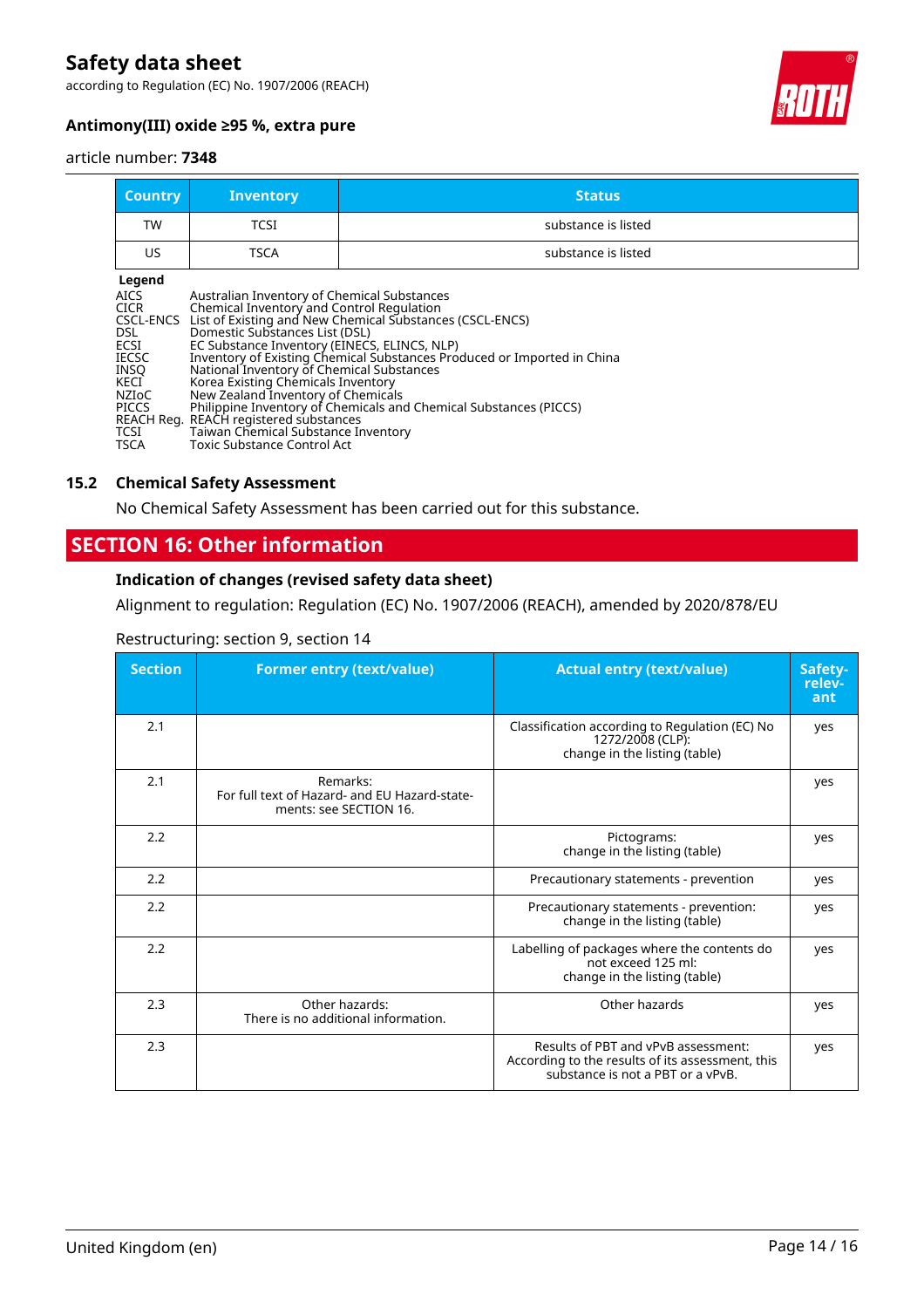according to Regulation (EC) No. 1907/2006 (REACH)



#### **Antimony(III) oxide ≥95 %, extra pure**

#### article number: **7348**

#### **Abbreviations and acronyms**

| Abbr.           | <b>Descriptions of used abbreviations</b>                                                                                                                                                                                       |
|-----------------|---------------------------------------------------------------------------------------------------------------------------------------------------------------------------------------------------------------------------------|
| ADN             | Accord européen relatif au transport international des marchandises dangereuses par voies de naviga-<br>tion intérieures (European Agreement concerning the International Carriage of Dangerous Goods by In-<br>land Waterways) |
| <b>ADR</b>      | Accord relatif au transport international des marchandises dangereuses par route (Agreement concern-<br>ing the International Carriage of Dangerous Goods by Road)                                                              |
| CAS             | Chemical Abstracts Service (service that maintains the most comprehensive list of chemical substances)                                                                                                                          |
| Ceiling-C       | Ceiling value                                                                                                                                                                                                                   |
| <b>CLP</b>      | Regulation (EC) No 1272/2008 on classification, labelling and packaging of substances and mixtures                                                                                                                              |
| <b>DGR</b>      | Dangerous Goods Regulations (see IATA/DGR)                                                                                                                                                                                      |
| <b>DNEL</b>     | Derived No-Effect Level                                                                                                                                                                                                         |
| <b>EC50</b>     | Effective Concentration 50 %. The EC50 corresponds to the concentration of a tested substance causing<br>50 % changes in response (e.g. on growth) during a specified time interval                                             |
| EC No           | The EC Inventory (EINECS, ELINCS and the NLP-list) is the source for the seven-digit EC number, an identi-<br>fier of substances commercially available within the EU (European Union)                                          |
| EH40/2005       | EH40/2005 Workplace exposure limits (http://www.nationalarchives.gov.uk/doc/open-government-li-<br>cence/)                                                                                                                      |
| <b>EINECS</b>   | European Inventory of Existing Commercial Chemical Substances                                                                                                                                                                   |
| <b>ELINCS</b>   | European List of Notified Chemical Substances                                                                                                                                                                                   |
| ErC50           | $\equiv$ EC50: in this method, that concentration of test substance which results in a 50 % reduction in either<br>growth (EbC50) or growth rate (ErC50) relative to the control                                                |
| <b>GHS</b>      | "Globally Harmonized System of Classification and Labelling of Chemicals" developed by the United Na-<br>tions                                                                                                                  |
| <b>IATA</b>     | <b>International Air Transport Association</b>                                                                                                                                                                                  |
| <b>IATA/DGR</b> | Dangerous Goods Regulations (DGR) for the air transport (IATA)                                                                                                                                                                  |
| <b>ICAO</b>     | International Civil Aviation Organization                                                                                                                                                                                       |
| <b>IMDG</b>     | International Maritime Dangerous Goods Code                                                                                                                                                                                     |
| index No        | The Index number is the identification code given to the substance in Part 3 of Annex VI to Regulation<br>(EC) No 1272/2008                                                                                                     |
| <b>LC50</b>     | Lethal Concentration 50%: the LC50 corresponds to the concentration of a tested substance causing 50 %<br>lethality during a specified time interval                                                                            |
| LD50            | Lethal Dose 50 %: the LD50 corresponds to the dose of a tested substance causing 50 % lethality during a<br>specified time interval                                                                                             |
| <b>NLP</b>      | No-Longer Polymer                                                                                                                                                                                                               |
| PBT             | Persistent, Bioaccumulative and Toxic                                                                                                                                                                                           |
| <b>PNEC</b>     | Predicted No-Effect Concentration                                                                                                                                                                                               |
| <b>REACH</b>    | Registration, Evaluation, Authorisation and Restriction of Chemicals                                                                                                                                                            |
| RID             | Règlement concernant le transport International ferroviaire des marchandises Dangereuses (Regula-<br>tions concerning the International carriage of Dangerous goods by Rail)                                                    |
| <b>STEL</b>     | Short-term exposure limit                                                                                                                                                                                                       |
| <b>SVHC</b>     | Substance of Very High Concern                                                                                                                                                                                                  |
| <b>TWA</b>      | Time-weighted average                                                                                                                                                                                                           |